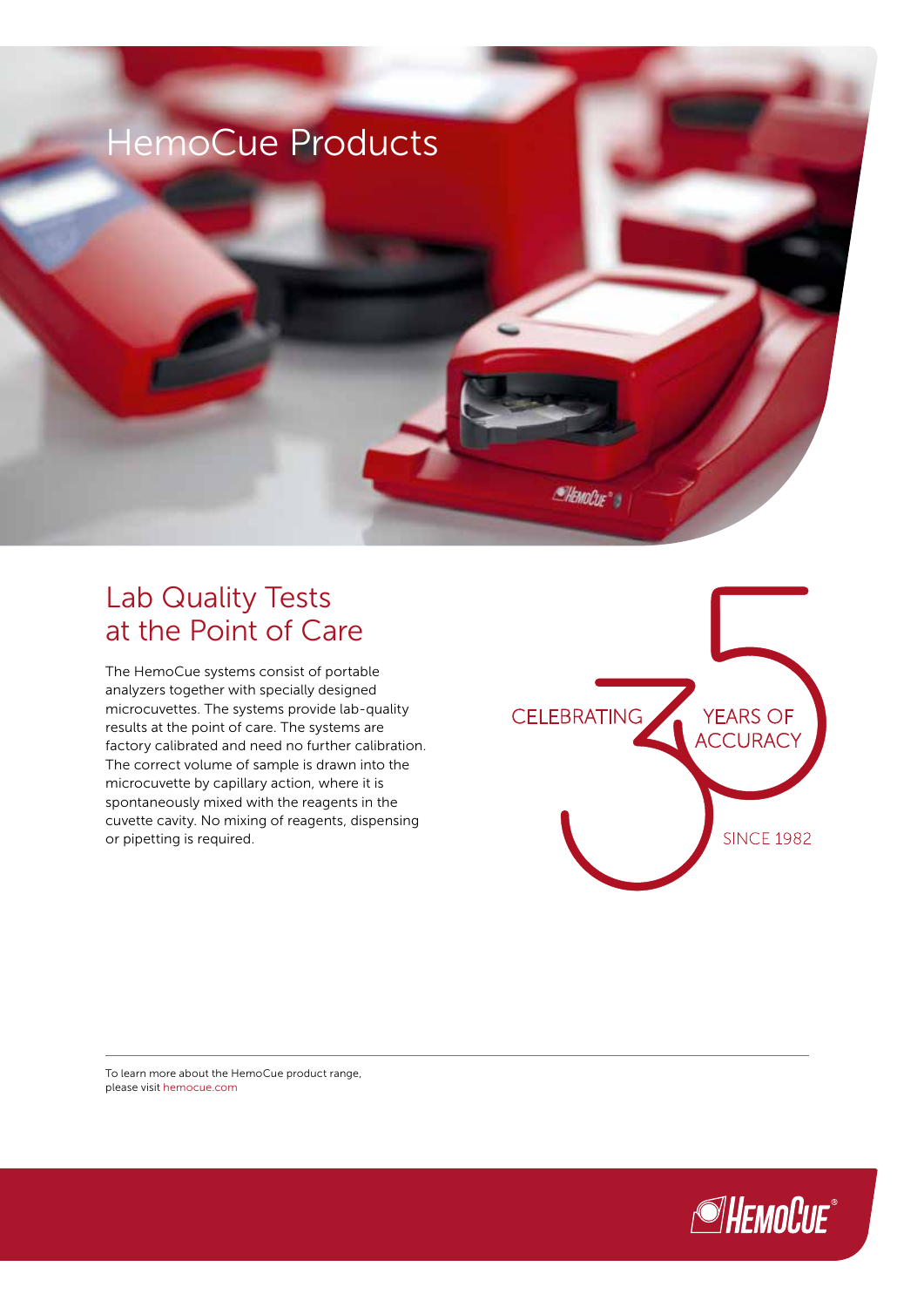

#### HemoCue® 201 Systems: Hb and Glucose

The HemoCue 201 systems for hemoglobin and glucose provide laboratory-quality results in whole blood. The analyzer, which can hold up to 600 results, can be connected to a PC or a printer. The analyzers have an internal electronic selftest that is performed every time the analyzer is turned on, and every second hour if left on. Quality control measurements can be marked with a QC symbol.



#### HemoCue® 201 DM Systems: Hb and Glucose

The HemoCue 201 DM systems for Hemoglobin and Glucose with data management functions allow healthcare providers to ensure the authorized and appropriate use of the analyzers. By means of a wide range of settings and definable options, the systems can be made to prompt the operator for identification, batch numbers, quality control and other required information before analysis. The information may be entered as free text or by use of the built-in barcode scanner. All stored information is easily reviewed or transferred automatically into a computerized information system.

#### HemoCue® Hb 201+ Systems

| Method:                               | Azidemethemoglobin<br>Measurement Range: 0-256 g/L (0-25.6 g/dL, 0-15.9 mmol/L)             |  |
|---------------------------------------|---------------------------------------------------------------------------------------------|--|
| Sample Material:<br>Measurement Time: | 10 µL of capillary, venous or arterial blood<br>Results displayed within 15-60 seconds      |  |
|                                       |                                                                                             |  |
| HemoCue® Glucose 201 Systems          |                                                                                             |  |
| Method:                               | Glucose dehydrogenase                                                                       |  |
|                                       | Measurement Range: Glucose 201 <sup>+</sup> ; whole blood 0-22.2 mmol/L                     |  |
|                                       | $(0-400 \text{ mg/dL})$ , plasma equivalent $0-24.6 \text{ mmol/L}$ $(0-444 \text{ mg/dL})$ |  |
|                                       | Glucose 201 RT; whole blood $0-27.8$ mmol/L $(0-500$ mg/dL),                                |  |
|                                       | plasma equivalent 0-31 mmol/L (0-560 mg/dL)                                                 |  |
| Sample Material:                      | 4 µL (Glucose 201 RT), 5 µL (Glucose 201+) of                                               |  |
|                                       | capillary, venous or arterial blood                                                         |  |
| Measurement Time:                     | Within 1 minute for normal glucose levels                                                   |  |



### HemoCue® Hb 301 System

The Hb 301 system is a swift and effective tool for anemia screening. Based on HemoCue´s original cuvette technology, the system is optimized for use in primary care and blood donation settings.

| Method:          | Scattering measurement of whole blood at Hb/HbO.          |
|------------------|-----------------------------------------------------------|
|                  | isobestic point                                           |
|                  | Measurement Range: 0-25.6 g/dL (0-256 g/L, 0-15.9 mmol/L) |
| Sample Material: | 10 µL of capillary, venous or arterial blood              |
|                  | Measurement Time: Results displayed within 3 seconds      |



#### HemoCue® Plasma/Low Hb System

The HemoCue Plasma/Low Hb system is designed for measurement of low concentrations of hemoglobin in plasma, serum and irrigating fluids. Estimation of hemolysis is a quality control parameter in many different applications, e.g., blood bank products, salvaged and filtered blood.

Chemistry Method: Azidemethemoglobin Measurement Range: 0–30.0 g/L (0–3.0 g/dL, 0–3000 mg/dL, 0–1.90 mmol/L) Sample Material: 20 µL of plasma, serum or aqueous solutions Measurement Time: Results displayed within 15–60 seconds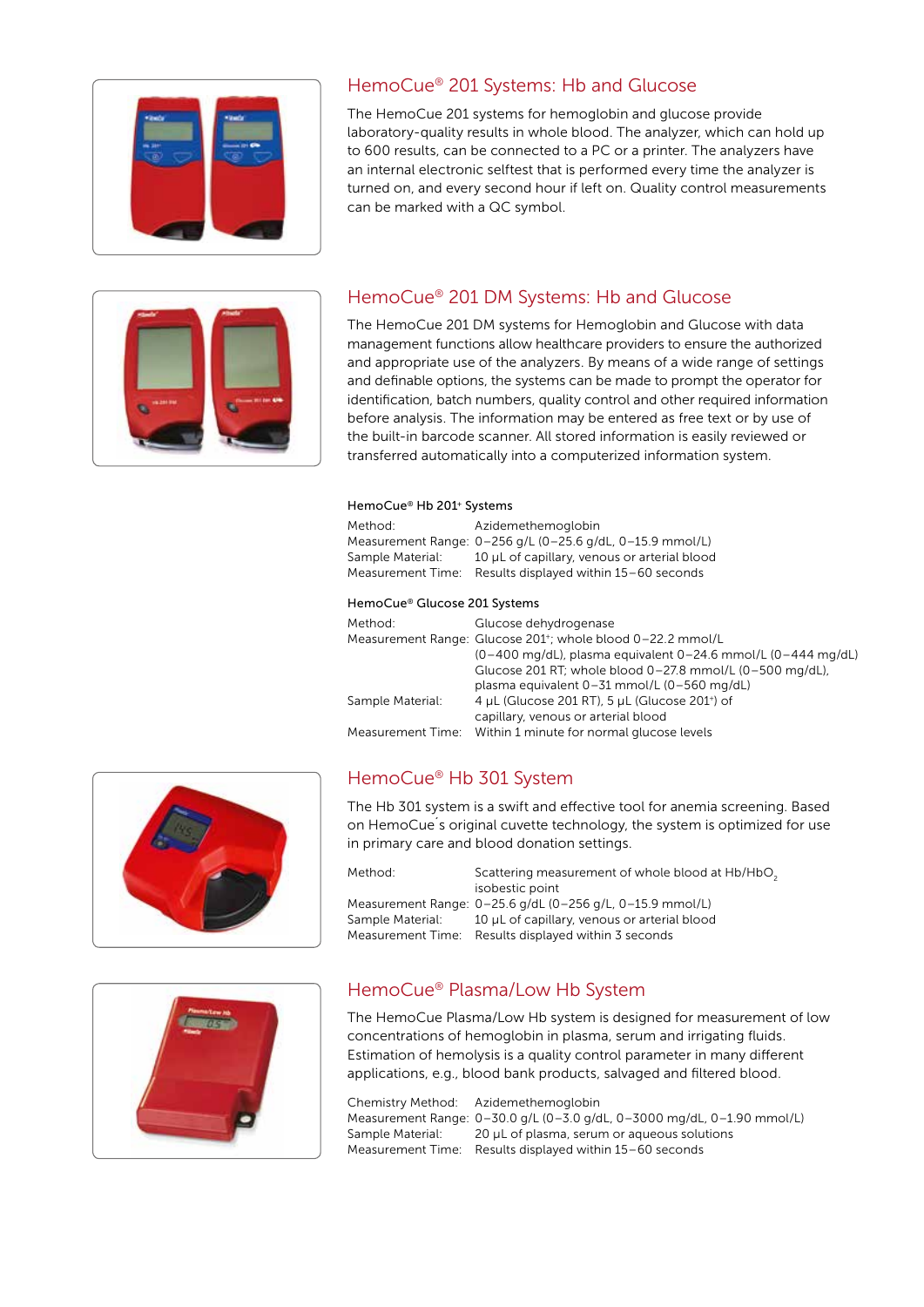



#### HemoCue® WBC System

The HemoCue WBC system is a unique point-of-care testing system for the determination of total white blood cell count. Based on HemoCue's proven and reliable cuvette technology and ease of use, lab-quality results are obtained within minutes, making the system optimal for primary care settings.

Method: Picture analysis of methyleneblue stained leucocytes Measurement Range: 0.3-30.0 × 109/L (300–30000/mm3, 300–30000/µL) Sample Material: 10 µL of capillary or venous (EDTA) whole blood Measurement Time: Results displayed within 3 minutes

#### HemoCue® WBC DIFF System

The HemoCue WBC DIFF system makes it possible to get not only lab-accurate white blood cell counts but also 5-part differentials at the point of care. In just five minutes, you have absolute counts for neutrophils, lymphocytes, monocytes, eosinophils and basophils.

Method: Picture analysis and counting of stained cells Measurement Range: 0.3–30.0 × 109/L (300–30000/mm3, 300-30000/µL) Sample Material: 10 µL of capillary or venous (EDTA) whole blood Measurement Time: Results displayed within 5 minutes



### HemoCue® Albumin 201 System

The HemoCue Albumin 201 system provides quantitative determination of albumin in urine. The system can be used for the purpose of screening, monitoring and supporting the clinical evidence in the diagnosis and treatment of microalbuminuria.

Method: Turbidimetric immunoassay Measurement Range: 5–150 mg/L Sample Material: 18 µL of spot or timed urine collections Measurement Time: Results displayed within 90 seconds



### HemoCue® HbA1c System

HemoCue HbA1c 501 is a fully automated system for measuring HbA1c at the point of care. It's not only easy to use, but every element — from its size to the storing and handling of cartridges  $-$  is thought through to be ideally suited for how you work.

Chemistry Method: Boronate affinity

Measurement Range: 20–130 mmol/mol (IFCC), 4.0–14.0% (NGSP) Sample Material: 4 µL of capillary or venous whole blood Measurement Time: Results displayed within 5 minutes

#### Why HemoCue

HemoCue is a global leader in a field of diagnostics known as near patient, or point-of-care, testing. In 1982, HemoCue AB, based in Ängelholm, Sweden, introduced the first system making accurate hemoglobin testing possible in near-patient settings. Since then, more than 350,000 HemoCue systems have been sold worldwide. The company also sells point-of-care tests for glucose, urine albumin, HbA1c, total and differential white blood cell count. HemoCue subsidiaries, affiliates, franchises, and third-party distributors generate revenue in more than 130 countries worldwide. HemoCue was acquired by Radiometer, a Danaher company, in April 2013.